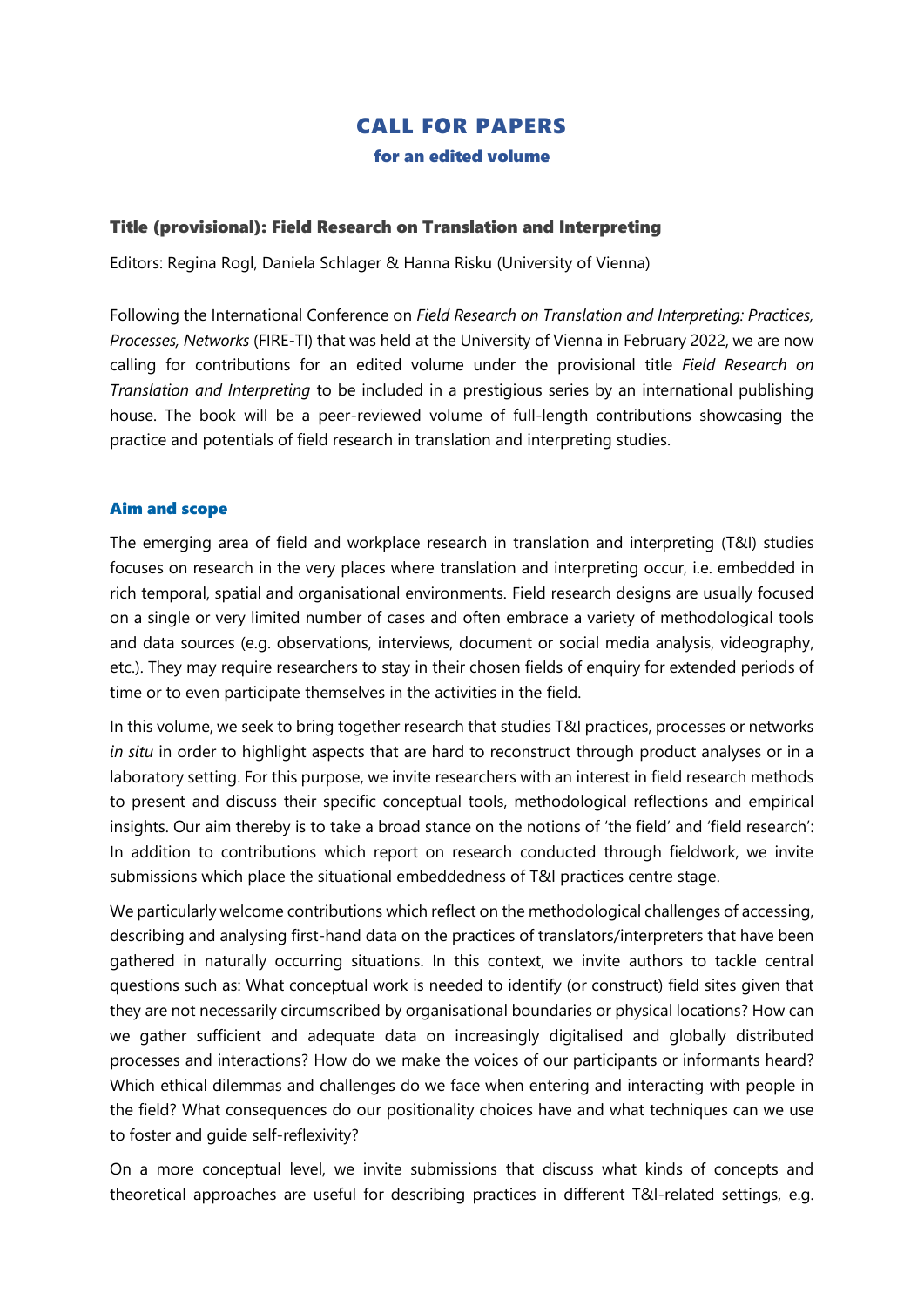sociological, cognitive, anthropological or ergonomic frameworks. What difference does the situatedness and embeddedness of translation and interpreting make for our descriptions of practices, processes and networks? What shapes the dynamics of different T&I contexts and how does this challenge current conceptual boundaries in T&I studies? How do new organisational forms influence practices and practitioners? How do professional – and also para- or nonprofessional – translators and interpreters perceive their work activities and interaction spaces?

# Topics

We welcome conceptual, methodological and empirical contributions from various (inter)disciplinary backgrounds relating to field research and invite submissions on studies of different T&I-relevant settings.

Suggested topics for chapters include, but are not limited to, the following:

## **Methodological challenges of field research**

- From entering the field to reporting on the results; construction of 'the field'; data acquisition, analysis and management; challenges of research designs that use a combination of different data sources
- Researchers' positionality; self-reflexivity; research ethics
- Possibilities and limitations of field research

## **Theoretical and conceptual frameworks used in field research**

- Cognitive and sociological aspects of T&I; situated, embodied cognition and T&I; practice theory approaches to T&I; other innovative theoretical frameworks; conceptual development; metareflexion (e.g. conceptualising 'the field')
- Translators' and interpreters' agency; social and material embeddedness of T&I on different levels (process, project, society, etc.)

## **Applications of field research to different translation and interpreting relevant settings**

- Actors and agents in T&I practice; T&I environments and workplaces; translators' and interpreters' working conditions; physical, cognitive and organisational ergonomics of T&I
- Setting-specific aspects of T&I processes; interaction in T&I processes; the role of technology in T&I processes; professional, para-professional and non-professional translation and interpreting
- Translators' and interpreters' (virtual) networks, communities (of practice) and collaborative environments; translation crowdsourcing; human-machine interfaces; cooperation and conflicts in T&I; T&I and globalisation